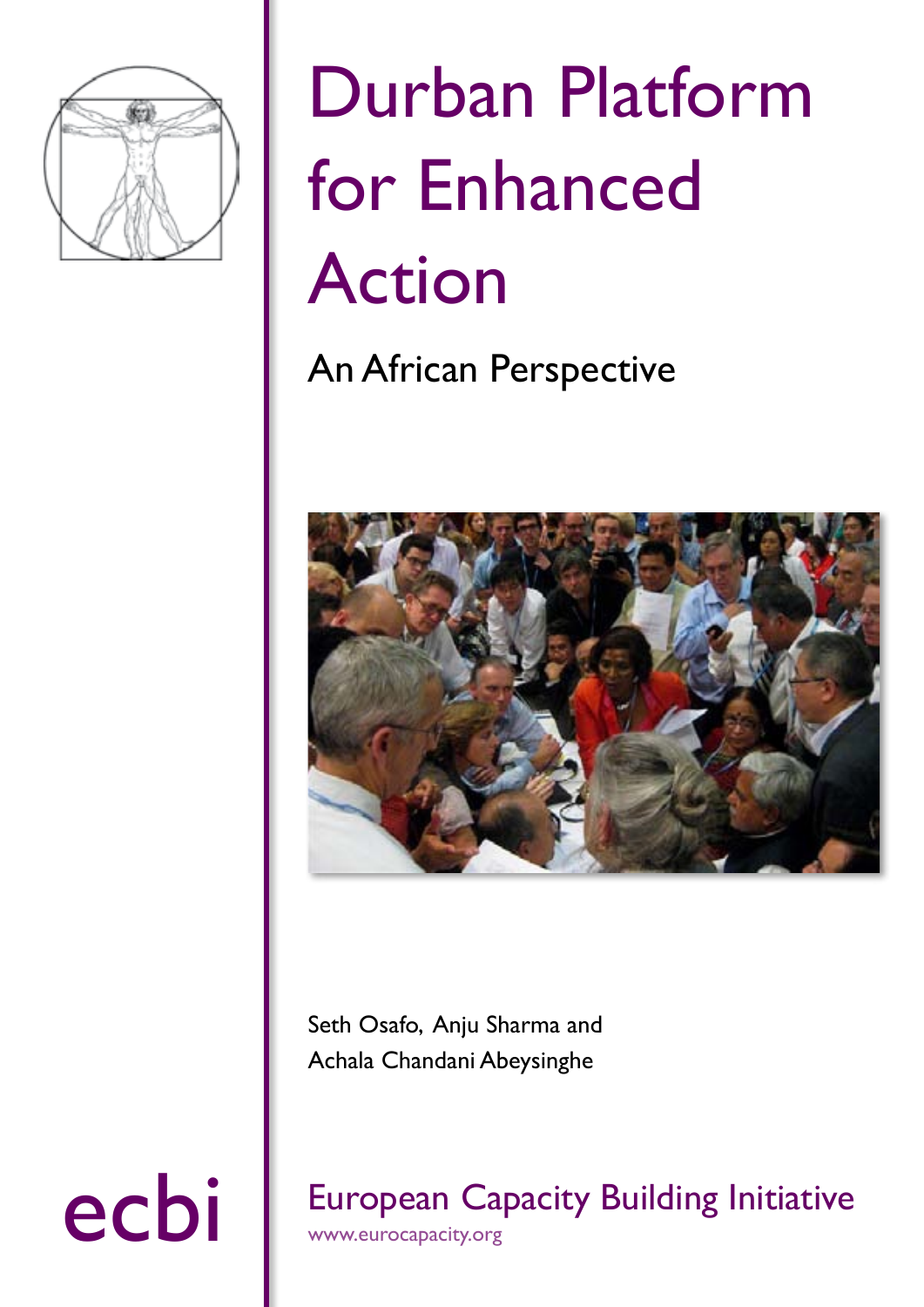The contents of this paper are the authors' sole responsibility. They do not necessarily represent the views of the European Capacity Building Initiative (ecbi) or any of its Members

All rights reserved. No part of this publication may be reproduced, stored in aretrieval system, or transmitted in any form or by any means, electronic, mechanical, photocopying, recording, or otherwise, without prior permission of the ecbi.

This series of ecbi Background Papers is edited by Anju Sharma.

Seth Osafo has retired as Legal Advisor to the UNFCCC Secretariat. He is now Legal Advisor to the African Group of Negotiators. Anju Sharma is Head, Policy Analysis and Publications Unit, ecbi. Achala Chandani Abeysinghe is an Attorney-at-law and researcher at the International Institute for Environment and Development. The authors are grateful to the participants of the ecbi Seminar for the Africa Group, held on 29 and 30 March 2012 in Paris for their comments.







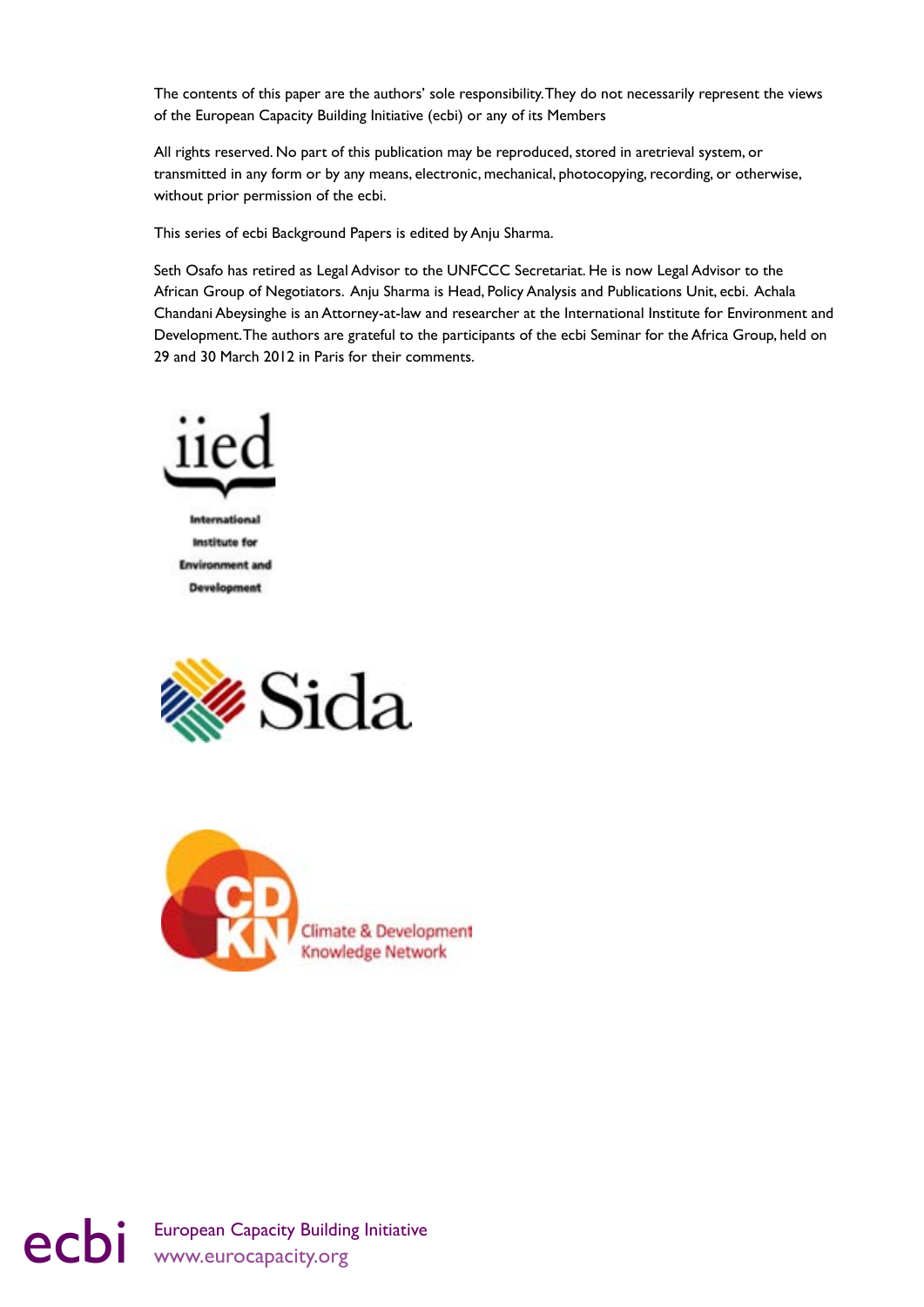#### **TABLE OF CONTENTS**

| Introduction                                   | $\overline{2}$           |
|------------------------------------------------|--------------------------|
| Overview of the Durban Platform                |                          |
| The work of the ADP                            | $\overline{\mathcal{A}}$ |
| The future of the AWG-LCA                      | 5                        |
| Work plan on enhancing mitigation ambition     | 5                        |
| Africa's position at Durban                    | 6                        |
| Implications of the Durban outcomes for Africa |                          |

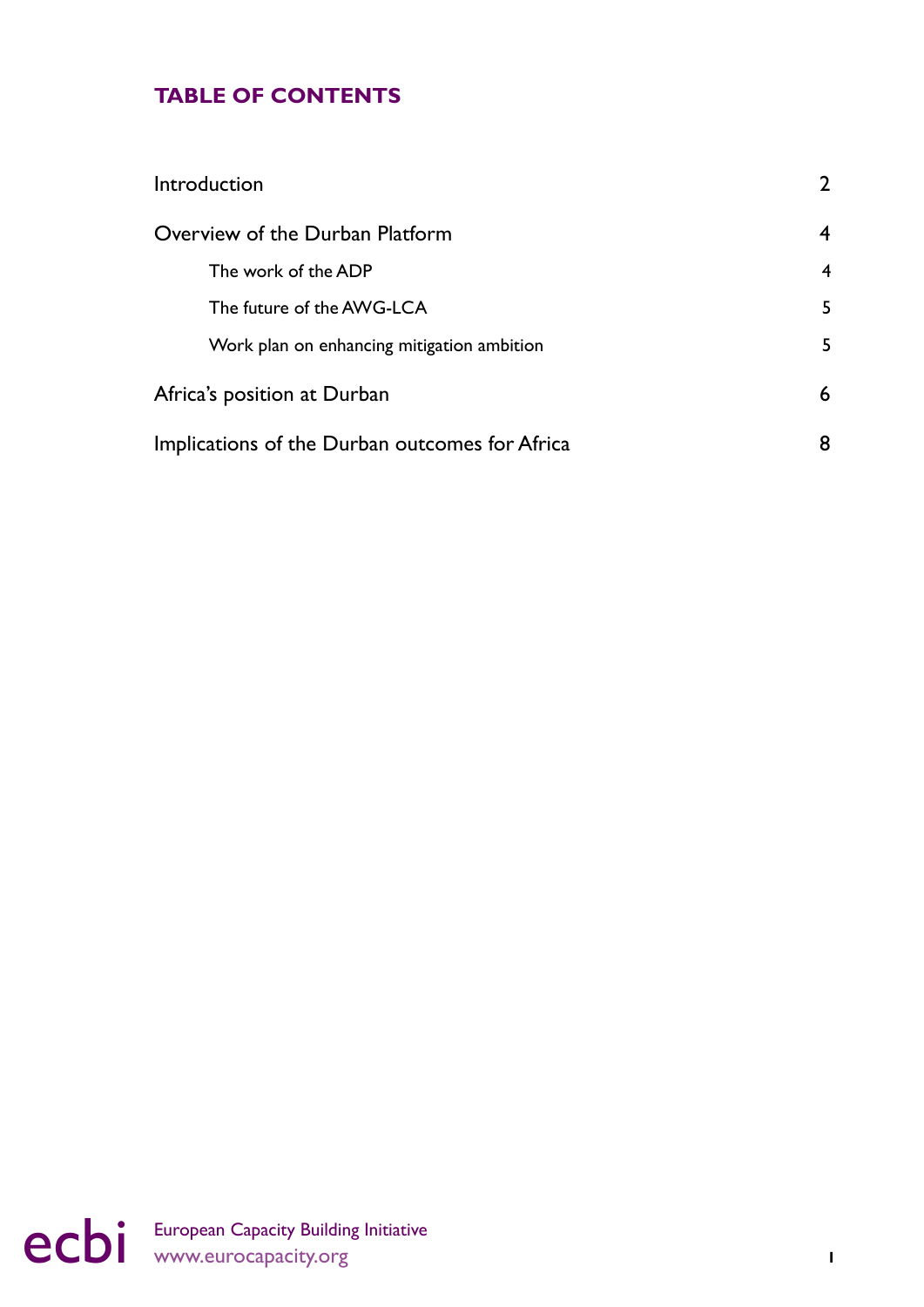#### <span id="page-3-0"></span>**Introduction**

The 2011 climate change conference in Durban appeared to snatch victory from the jaws of defeat when it adopted the Durban Platform for Enhanced Action (DPEA), the result of gruelling negotiations that continued 36 hours after the official end of the conference. With expectations for an outcome from Durban running very low, any result was better than no result – or worse, a negative outcome, if the Kyoto Protocol was not extended beyond its 2012 first commitment period.

As a result, the DPEA, as it came to be known, was welcomed by all quarters as a step forward during the first few weeks after it was agreed. As the dust settles, however, it is becoming clear that Durban postponed the most controversial decisions, and most of the work in resolving key issues will need to be done within the next three years. This paper presents an overview of the Durban outcomes, followed by an analysis from an African perspective.

The DPEA was not the only outcome from Durban – other key decisions were taken.

Under the **Ad Hoc Working Group on the Kyoto Protocol (AWG KP)**, a *second commitment period of the Kyoto Protocol* was agreed from January 1, 2013. It is expected that the Parties to this second commitment period will turn their economy-wide targets into quantified emission limitation or reduction objectives and submit them for review by May 1, 2012, and agree on a time period for the second commitment period. This will then be adopted at COP 18 along with other amendments related to the Kyoto Protocol, with provisions for immediate implementation. Some key developed countries that are party to the Kyoto Protocol, such as Australia and New Zealand, are yet to decide whether they will subscribe to the second commitment period.

Under the **Ad Hoc Working Group on Long Term cooperative Action (AWG LCA)**, decisions were taken on *climate finance* (the launch of the Green Climate Fund and the establishment up of a Standing Committee on Finance); *adaptation* (operationalization of the Adaptation Committee, a process to initiate National Action Plans for Least Developed Countries (LDCs), and a new Work Program on Loss and Damage); *technology* (mainly on the Climate Technology Centre and Network); *capacity building* (launch of the Durban Forum on Capacity-Building); and on *monitoring, review and verification* (MRV).

It was agreed at Durban that the AWG LCA would be terminated by the next conference of parties in Qatar in 2012. However, certain key issues on the AWG LCA agenda, such as medium and long-term commitments to provide financial assistance to developing countries, sources of finance, MRV of support, and mitigation commitments by developed countries (particularly those who are not party to the Kyoto Protocol) remain unresolved. Unless these issues find a place elsewhere on the continuing agenda or are resolved within the year, before the AWG LCA is wrapped up, there is a danger that they will no longer be on the agenda for discussion.

There were also significant political developments in Durban. During the two weeks of the conference, traditional alliances were called to question and new alliances emerged. As a result of this shifting tectonics, and perhaps somewhat surprisingly, the final confrontation in Durban was between the EU and India, while developed countries that are unwilling to sign on to globally-agreed binding action remained in the sidelines.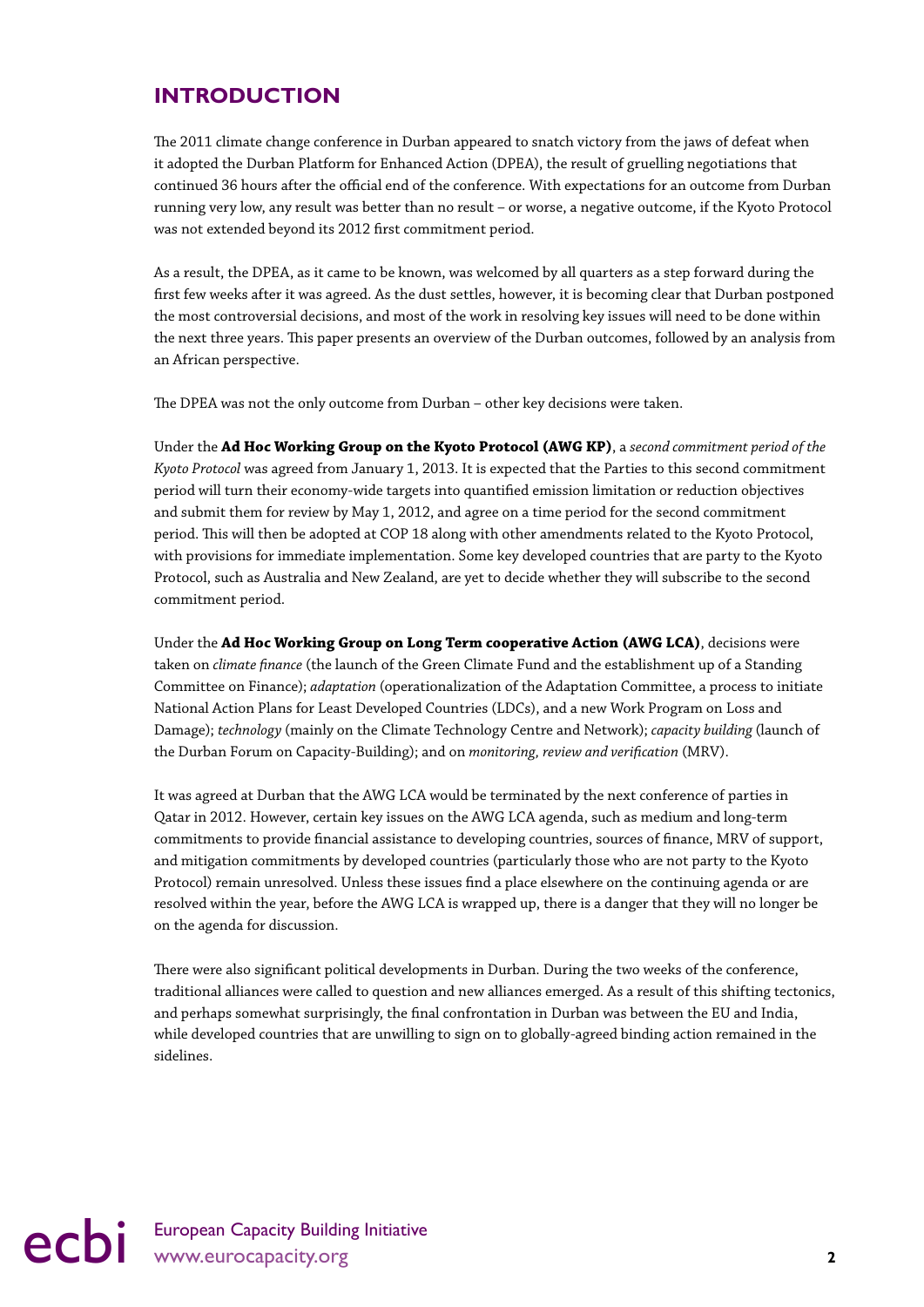| Table I: Positions of key negotiating groups and countries during and after Durban |                                                                                                                                                                                                                                                                                                                                                                                                                                                                                                                                                                                                                                                                                                                                                                                                                                                                                                                                                                                                    |  |
|------------------------------------------------------------------------------------|----------------------------------------------------------------------------------------------------------------------------------------------------------------------------------------------------------------------------------------------------------------------------------------------------------------------------------------------------------------------------------------------------------------------------------------------------------------------------------------------------------------------------------------------------------------------------------------------------------------------------------------------------------------------------------------------------------------------------------------------------------------------------------------------------------------------------------------------------------------------------------------------------------------------------------------------------------------------------------------------------|--|
| <b>Country / Group</b>                                                             | <b>Position/ Background</b>                                                                                                                                                                                                                                                                                                                                                                                                                                                                                                                                                                                                                                                                                                                                                                                                                                                                                                                                                                        |  |
| G77 and China                                                                      | • Keen to keep the KP architecture                                                                                                                                                                                                                                                                                                                                                                                                                                                                                                                                                                                                                                                                                                                                                                                                                                                                                                                                                                 |  |
| Africa Group                                                                       | (See section below on the African Position at Durban)                                                                                                                                                                                                                                                                                                                                                                                                                                                                                                                                                                                                                                                                                                                                                                                                                                                                                                                                              |  |
| <b>LDCs</b>                                                                        | • Joint statement with the EU and AOSIS in Durban, calling for a legally-binding instrument<br>applicable to all countries, respecting the principle of common but differentiated responsibilities<br>and respective capabilities<br>• Getting a second commitment period for the Kyoto Protocol was the highest priority<br>• Submitted a draft mandate for negotiating a new legally binding instrument for all Parties, and<br>covering all Bali Action Plan pillars in Durban<br>• Consider the Durban outcomes as a historical turning point, leading to a future agreement<br>applicable to all Parties<br>. Want to preserve the key elements of the KP in the new treaty, in particular assigned amounts<br>for developed countries, compliance regime, and international verification                                                                                                                                                                                                     |  |
| AOSIS                                                                              | . Instrumental in forming the Durban alliance between AOSIS, LDCs and the EU<br>• Getting a second commitment period for the Kyoto Protocol was a key priority, as was<br>mitigation.<br>• Submitted a draft mandate for negotiating a new protocol applicable to all Parties<br>• Called for all Parties to take action to minimize global average temperature rise below<br>2°C leading, up to 1.5°C, above pre-industrial levels<br>. Want to preserve the key elements of the KP in the new treaty, and have already submitted a<br>draft protocol for guiding the negotiations                                                                                                                                                                                                                                                                                                                                                                                                                |  |
| India                                                                              | • Opposed to any new treaty<br>• Rejects a legally binding emission reduction obligation for developing countries<br>• Any agreement or changes to existing agreements must be in accordance with the principle of<br>equity and CBDR/RC<br>• Its recent submission to the UNFCCC on enhanced mitigation action reiterated the need for<br>equity and CBDR to be the basis of a future agreement, and said the increase in ambition in the<br>short-term is applicable to Annex I countries                                                                                                                                                                                                                                                                                                                                                                                                                                                                                                        |  |
| <b>BASIC</b>                                                                       | • Not in the forefront as a group in Durban, and appeared to be split. China had agreed to take<br>on binding obligations subject to certain conditions, as has Brazil and South Africa, leaving India<br>isolated.<br>• The statement from a BASIC ministerial meeting in New Delhi in February 2012 stated that<br>the process launched at Durban is not to renegotiate or rewrite the Convention and that<br>this process and its outcome shall be under the Convention and in full accordance with all its<br>principles and provisions, in particular the principles of equity and common but differentiated<br>responsibilities and respective capabilities<br>• The statement noted that the scope of work of Durban Platform has to be defined in advance of<br>the conclusion of the work of the two AWGs<br>. The Ministers reaffirmed the need to maintain and strengthen the unity of G-77 & China as the<br>unified voice of developing countries in the climate change negotiations. |  |
| US.                                                                                | • Wants all major emitters on board new agreement and treated the same (legal symmetry),<br>essentially to fulfill the conditions set out under the Byrd-Hagel resolution<br>• "Pledge and review" rather than globally agreed mitigation commitments                                                                                                                                                                                                                                                                                                                                                                                                                                                                                                                                                                                                                                                                                                                                              |  |
| EU                                                                                 | . Want a single legally binding treaty for developed and developing countries<br>• Agreed to a second commitment period for the KP                                                                                                                                                                                                                                                                                                                                                                                                                                                                                                                                                                                                                                                                                                                                                                                                                                                                 |  |
| China                                                                              | • Announced, before Durban, that if developed countries agreed to a second commitment<br>period, it is not averse to legally binding obligations as part of the post-2020 regime, as long as<br>they were based on the principle of common but differentiated responsibilities and respective<br>capabilities.                                                                                                                                                                                                                                                                                                                                                                                                                                                                                                                                                                                                                                                                                     |  |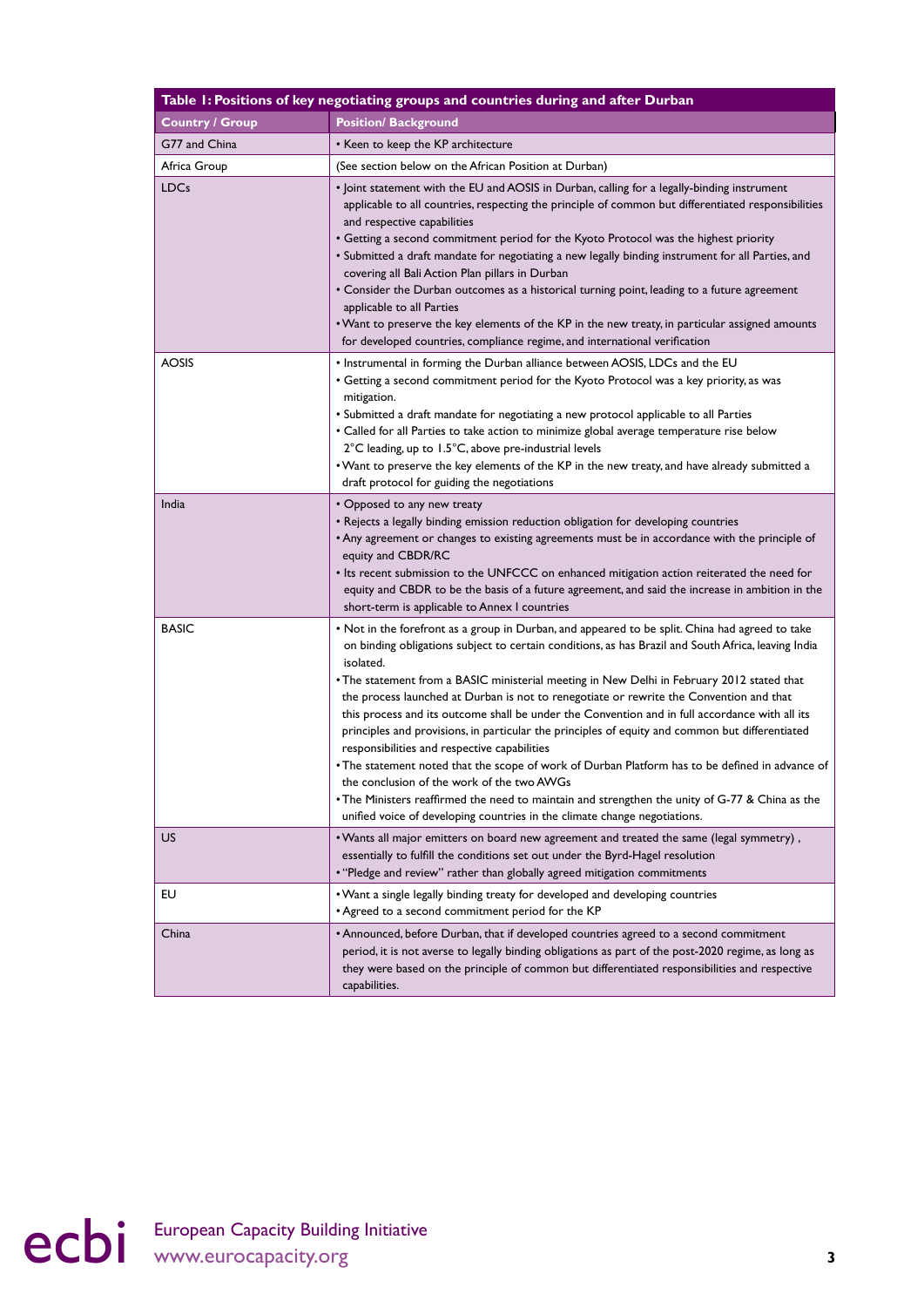#### <span id="page-5-0"></span>**Overview of the Durban Platform**

The decision to establish an Ad Hoc Working Group on the Durban Platform for Enhanced Action agrees to:

- 1. Launch a process to negotiate *a protocol, another legal instrument or an agreed outcome with legal force under the Convention applicable to all Parties* as soon as possible, but not later than 2015. Work will begin immediately under the Ad Hoc Working Group on the Durban Platform for Enhanced Action (ADP), and the outcome will be adopted at the twenty-first session of the Conference of the Parties, to come into effect and be implemented from 2020.
- 2. Extend the AWG-LCA for one year.
- 3. Launch an immediate workplan on enhancing mitigation ambition, now, up to and beyond 2015.

Each of these is elements is briefly described below.

#### **The work of the ADP**

The Ad Hoc Working Group on the Durban Platform for Enhanced Action (ADP) is starting work on *a protocol, another legal instrument or an agreed outcome with legal force under the Convention applicable to all Parties*, to be completed by 2015 and to come into effect and be implemented from 2020. The DPEA decided that the ADP *shall plan its work in the first half of 2012, including, inter alia, on mitigation, adaptation, finance, technology development and transfer, transparency of action, and support and capacity-building, drawing upon submissions from parties and relevant technical, social and economic information and expertise*.

The Durban Platform text contains little on how the ADP should carry out its work, incuding the appointment of officers and the institutional design for the next four years of process. It is expected that these issues will be discussed during the first session of the ADP, from 17-24 May 2012 in Bonn, Germany, based on Party submissions on the ADP work plan.

The DPEA is likened to the Berlin Mandate, adopted in the first session of the conference of parties (COP 1) to the UN Framework Convention for Climate Change (UNFCCC), to provide a roadmap for the negotiation and adoption of the Kyoto Protocol in 1995. The Berlin Mandate agreed to *begin a process to enable it to take appropriate action for the period beyond 2000, including the strengthening of the commitments of … (Annex I Parties) … through the adoption of a protocol or another legal instrument*. It also laid out the boundaries for this process, stating that the process *shall not introduce any new commitments for Parties not included in Annex I*.

Like the Berlin Mandate, the DPEA sets out a definite timeline. However, the process is likely to be even rockier that the negotiations that led to the Kyoto Protocol, given the ambiguity surrounding the eventual outcome (*protocol, another legal instrument or an agreed outcome with legal force*). While the first two options are provided for by the UNFCCC (Article 17 provides for a Protocol and Articles 15-16 provide for other legal instruments), the third option has no legal precedence in the climate change regime or in other similar legal regimes. Legal experts have speculated that countries that have resisted calls for a new legally binding agreement may promote this option to lead to an outcome that is not conventionally viewed as legally binding, such as unilateral declarations or COP decisions. It is unclear also whether 'legal force' refers to domestic or international force.

Negotiations are likely to be complicated by the fact that although the DPEA explicitly states that the future regime will include all (developed and developing country) Parties, it omits reference to the principles of equity and of common but differentiated responsibilities, which have been the bedrock of developing country engagement so far. The decision does, however, call for the outcome of the ADP to be *under the Convention*, thus implicitly invoking its principles, including CBDR.

## ecbi European Capacity Building Initiative **44**<br> **example 20** www.eurocapacity.org **4**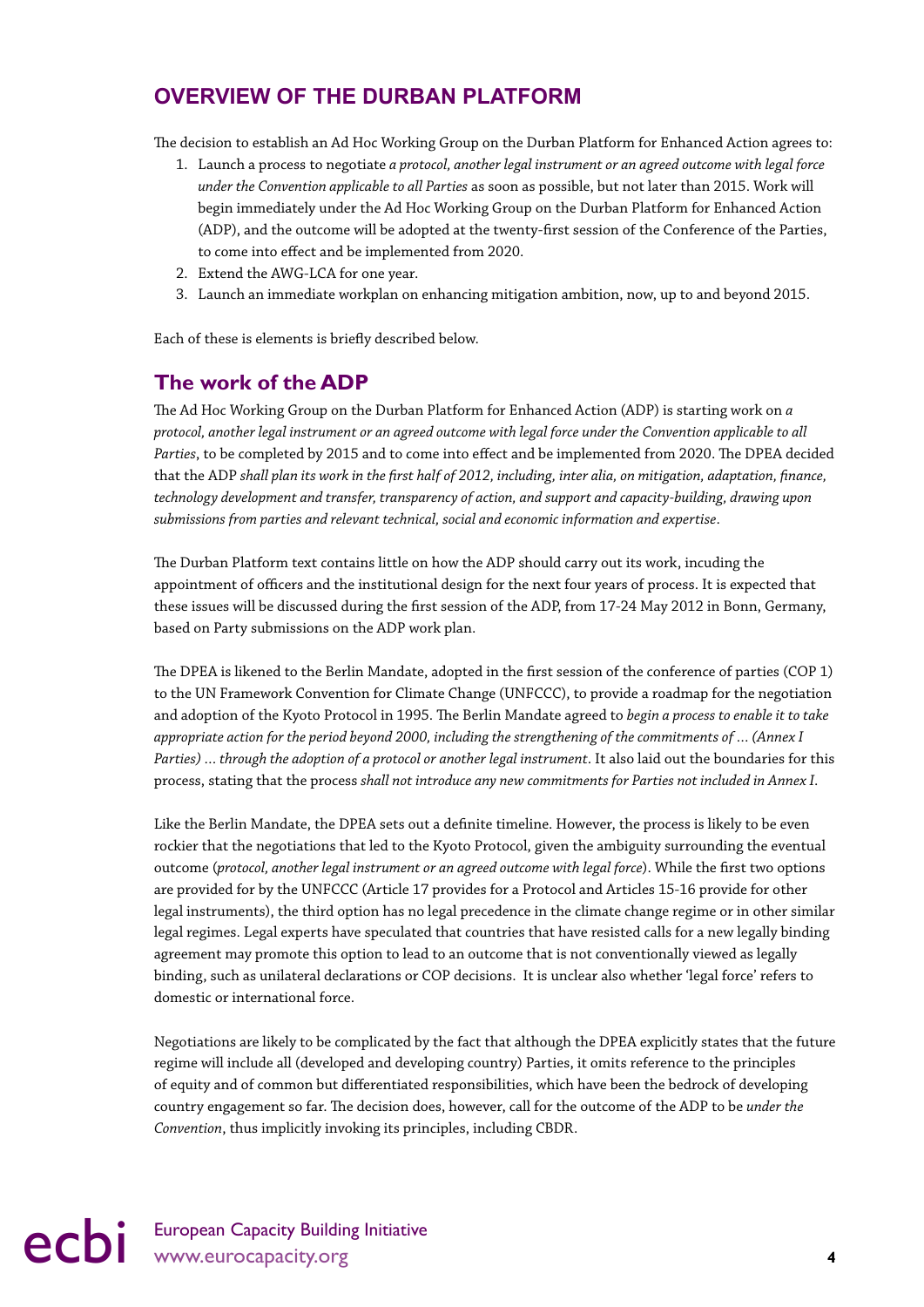#### <span id="page-6-0"></span>**The future of the AWG-LCA**

The Ad Hoc Working Group on Long-term Cooperative Action (AWG-LCA) was established by a decision under the Bali Action Plan in 2007, to *conduct a comprehensive process to enable the full, effective and sustained implementation of the Convention through long-term cooperative action, now, up to and beyond 2012, in order to reach an agreed outcome to be presented to the Conference of the Parties (COP) for adoption*. It has since addressed a number of issues related to a shared vision for long-term cooperative action; enhanced action on mitigation; enhanced action on mitigation; finance; technology development and transfer; capacity building; and periodical review to assess the adequacy of the long-term global goal.

In Durban, several developing countries raised concerns on the final document of the Report of the AWG LCA, particularly on the section on mitigation, which they felt was unbalanced and did not reflect their inputs. The Chair of the AWG LCA decided to pass on the Report to the COP for adoption under his own authority – where it was adopted without objections, indicating the spirit of flexibility and compromise developing countries were willing to show, in order to ensure an outcome.

Under the DPEA, the AWG LCA will wrap up by the next conference. While several of the issues being dealt with by the AWG LCA were resolved and institutional arrangements put in place, some were not. For instance, the question of sources of long-term finance remains unresolved, as does the issue of linkages between the institutional arrangements agreed in Durban (for instance, of the Adaptation Committee and the Green Climate Fund), with the arrangements that will be put in place under the DPEA.

Perhaps more importantly, there is no guidance on what is to serve as the basis for the ADP work. For instance, it is not clear what will happen to all the work done in the LCA, and how the KP architecture can be incorporated in the ADP outcome, without having to renegotiate everything.

The ADP will plan its work on the issues that the AWG-LCA has been addressing, as noted above. Submissions on the workplan of the ADP by Parties and observer organisations are due by 16 April 2012.

#### **Work plan on enhancing mitigation ambition**

The DPEA launched an immediate work plan to identify and to explore options for a range of actions that can close the ambition gap with a view to ensuring the highest possible mitigation efforts by all Parties.

Parties and observer organizations were invited to submit their views on options and ways for further increasing the level of ambition by 28 February 2012. A number of submissions have been made. The Alliance of Small Island States (AOSIS), for instance, calls for the ambition gap to be narrowed immediately by addressing some of the issues around current pledges – including the implementation of more ambitious targets that are currently conditional, and minimising the use of surplus emissions credits and lenient Land Use, Land Use Change and Forestry (LULUCF) credits. The submission by LDCs, meanwhile, calls on all Parties, in particular Annex I parties, to show the political commitment, leadership and willingness to increase the level of ambition. It calls for the raising of mitigation ambition rapidly, with a firm decision at COP18 instead of a call for further studies and discussing "options".

An in-session workshop will be held at the first negotiating session in May 2012 to consider options and ways for increasing ambition and possible further actions.

## ecbi European Capacity Building Initiative **5**<br> **Example 20** intervention of the entries of the entries of the entries of the entries of the entries of the entries of the entries of the entries of the entries of the entrie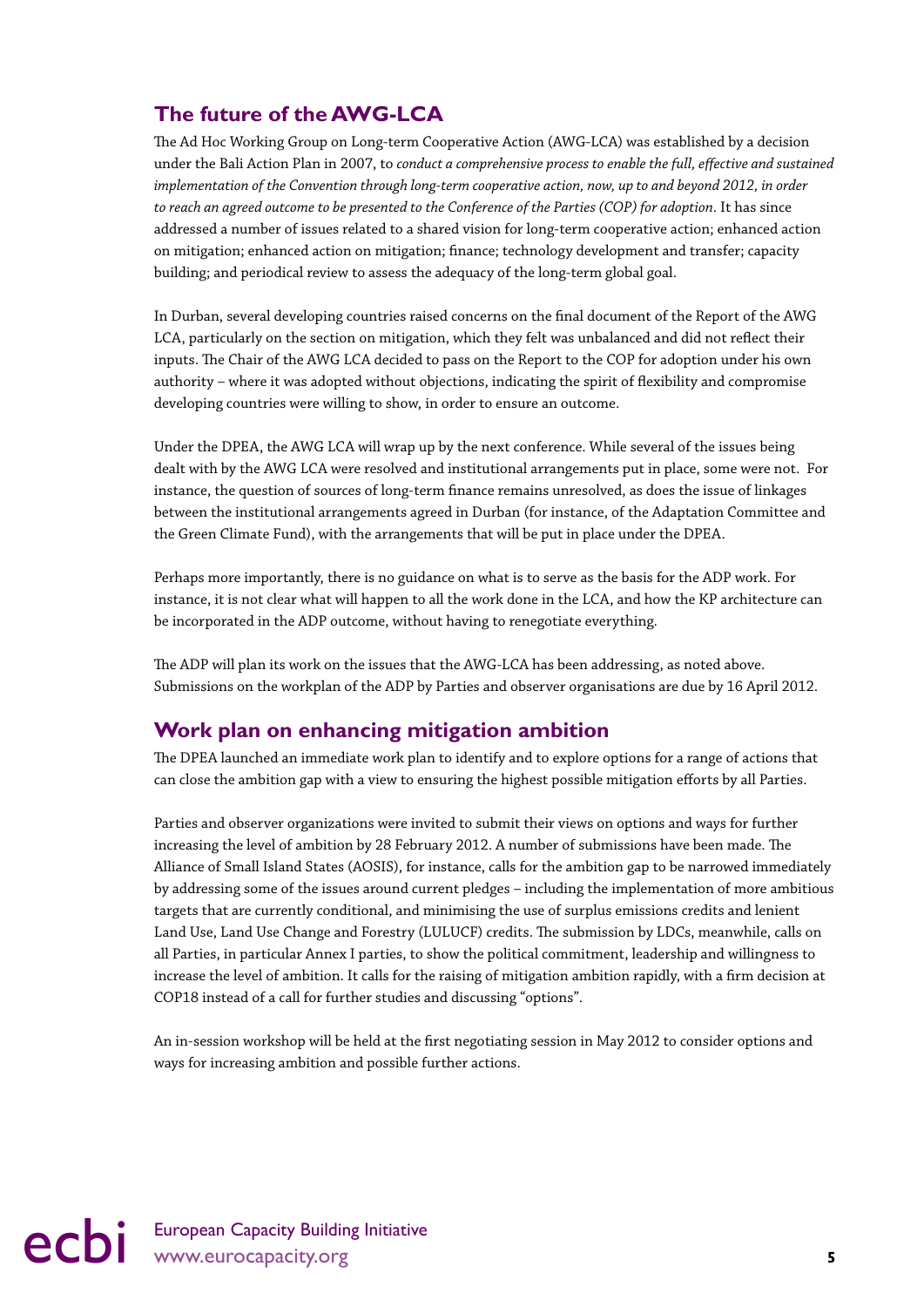#### <span id="page-7-0"></span>**Africa's position at Durban**

African negotiators held a series of preparatory meetings in the run-up to Durban. The African Common Platform on Climate Change was finalized by the African Group of Negotiators (AGN), and adopted by the African Ministerial Conference on the Environment (AMCEN) at its meeting in Bamako, Mali, from 13-17 September 2011. The Ministerial segment also adopted a set of key messages constituting Africa's common negotiation position for the Durban conference.

The Common Platform, relatively unchanged from the African position before the Copenhagen conference, was influenced by the projections of the Intergovernmental Panel on Climate Change (IPCC) on the impacts of climate change on the continent, its vulnerability, its limited capacity to adapt and the undermining of the ability of many African countries to deliver on development priorities that are part of the Millennium Development Goals.

The position called for preserving and strengthening the architecture of the UNFCCC and the Kyoto Protocol, regarded as the fundamental global legal framework for climate change. There was a growing sense that developed countries were undermining the core principles of the UNFCCC and Kyoto Protocol by shifting the burden of mitigation to developing countries, while weakening their own commitments and the compliance regime. In response, the African position laid heavy emphasis on protecting the principles of the "common but differentiated responsibilities" (CBDR), and equity.

The African position called for strengthening a science-led, mandatory global regime with strong compliance provisions, legal requirements and enforceable penalties along the lines of the Kyoto Protocol, as opposed to the "pledge and review" system advocated by the Copenhagen Accord. Specifically, it prioritized the reaching of an agreement for a second commitment for Annex I Parties, and opposed the migration of the Annex I Parties and the Kyoto Protocol mechanisms into the LCA track. It also called for the provision of new, additional and adequate means of implementation for developing countries to adapt to climate change, and steer themselves towards a low-carbon development pathway.

#### *KP track*

Under the Kyoto Protocol negotiations, the African position called for the negotiations to produce two outcomes as agreed to under the Bali Roadmap: an agreed outcome on the LCA; and an amendment to Annex B of the Kyoto Protocol regarding further commitments for Annex I Parties in a second commitment period, beginning immediately after the end of the first commitment period on the 31st December 2012 to ensure that there is no gap. If there was insufficient time for ratifications for the amendments to enter into force by 1 January 2013, the African position called for the provisional application of the new targets to avoid a gap.

African countries consider the pledges proffered by developed countries in the Cancun Agreements as wholly inadequate to stabilize atmospheric concentrations of greenhouse gases (GHGs) at a safe level. Existing pledges would result a global temperature rise of 2.5°- 5°C. For Africa, this meant a median increase of 1°C above the global average temperature increase. Therefore, the position before Durban was to get the Annex I countries to honour their commitments and increase the level of ambition of the mitigation commitments for the second and subsequent commitment periods. Non-Annex I Parties that are not party to the Kyoto Protocol were also expected to take comparable action to increase their level of ambition to reduce emissions.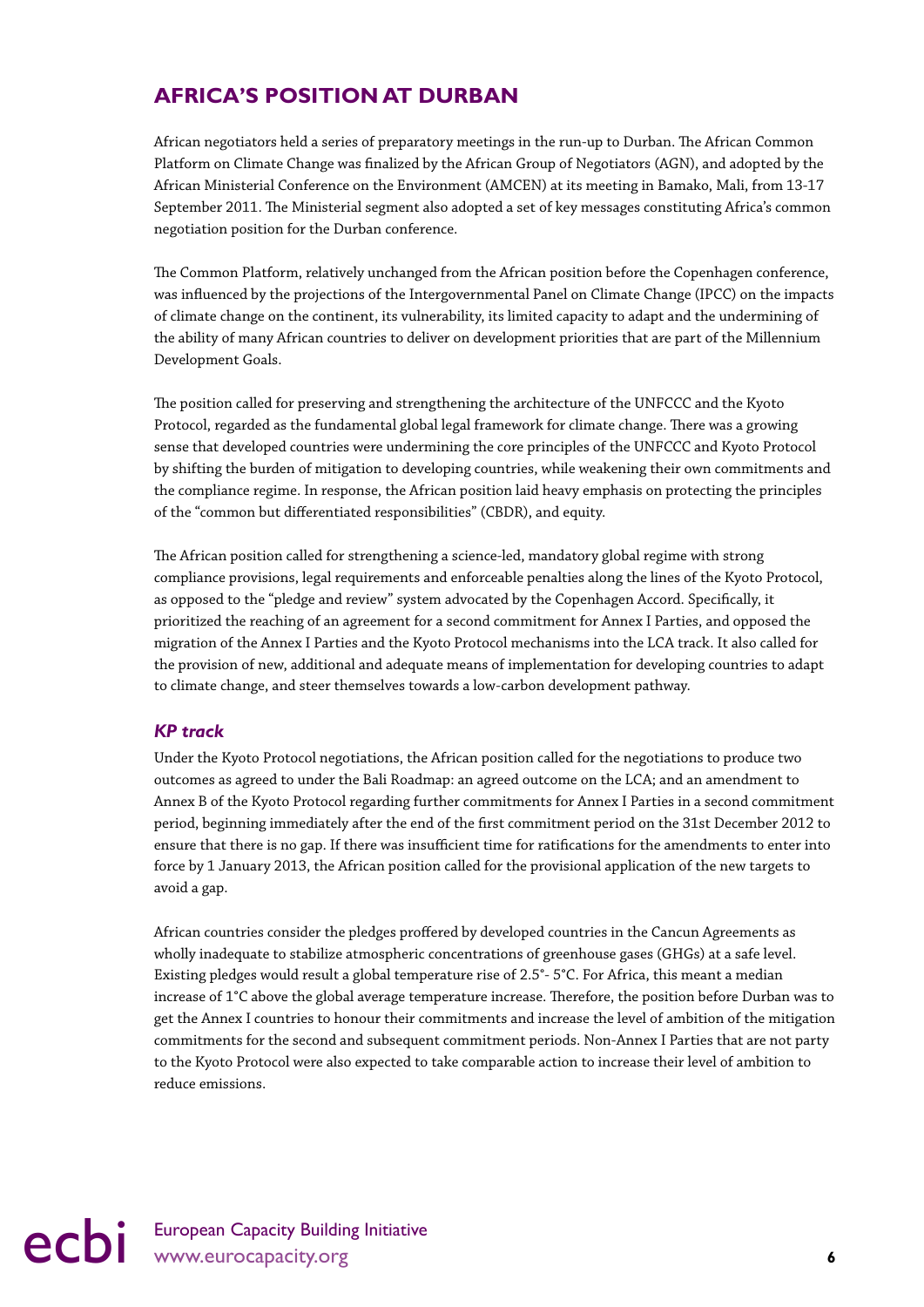Africa expected developed countries to commit to reducing GHG emissions by at least 40 percent compared to 1990 levels by 2017 (second commitment period), and at least 95 percent by 2050, as recommended by the IPCC in its Fourth Assessment Report.

#### *LCA track*

Under the LCA track, the African position was to preserve and strengthen the UNFCCC architecture, and call for the implementation of the obligations written into the Convention. This could include a legallybinding agreed outcome; scaling up the mitigation ambitions of developed countries with due regard for environmental integrity; providing financial resources to developing countries to meet their commitments; and prioritization of implementation of adaptation, particularly for Africa. The African position also viewed the operationalization of the Green Climate Fund as a vital component of the outcome from Durban.

#### *Shared vision*

The African position on "shared vision" called for a global target of limiting average temperature increase to well below 1.5°C, with developed countries taking on ambitious short, medium and long-term mitigation commitments, reflecting their historical responsibilities and meeting the principles of equity. They would also be required to provide adequate means of implementation for finance, technology and capacity building to enable developing countries to address mitigation and adaptation.

#### *Mitigation*

On mitigation action outside the KP track, the African position called for developed country Parties that do not sign on to the Kyoto Protocol's second commitment period to undertake comparable legally binding commitments under the Convention. It called for these Parties to take on quantified emission reduction commitments under an agreed set of common accounting rules, and a compliance framework. These efforts and the means of implementation provided to non-Annex I Parties were to be measurable, reportable and verifiable ('MRV').

The African position also called for a firewall to be maintained between the mitigation commitments of Annex I Parties that should be legally binding in nature, and voluntary non-Annex I Party nationally appropriate mitigation actions that were dependent on the provision of the means of implementation.

The African position would only support new market mechanisms on the condition that Annex I Parties agree to a second commitment period, and take on ambitious mitigation commitments.

#### *Adaptation*

Adaptation, a priority for Africa, was one of the issues where agreement was reached in Cancun, and implementation sought in Durban. The African position called for a simplified procedure for developing countries to access support for country-driven national action plans for adaptation and for capacity building, based on direct access, full cost funding, adequate, new and additional public grant-based financial resources and clarity on the sources of funding.

#### *Technology transfer*

On technology transfer, the African platform called for the identification and removal of all barriers preventing access to climate-related technologies and the appropriate treatment of intellectual property rights, including the removal of patents on climate related technologies for non-Annex I Parties as one of the means to address the transfer of technology.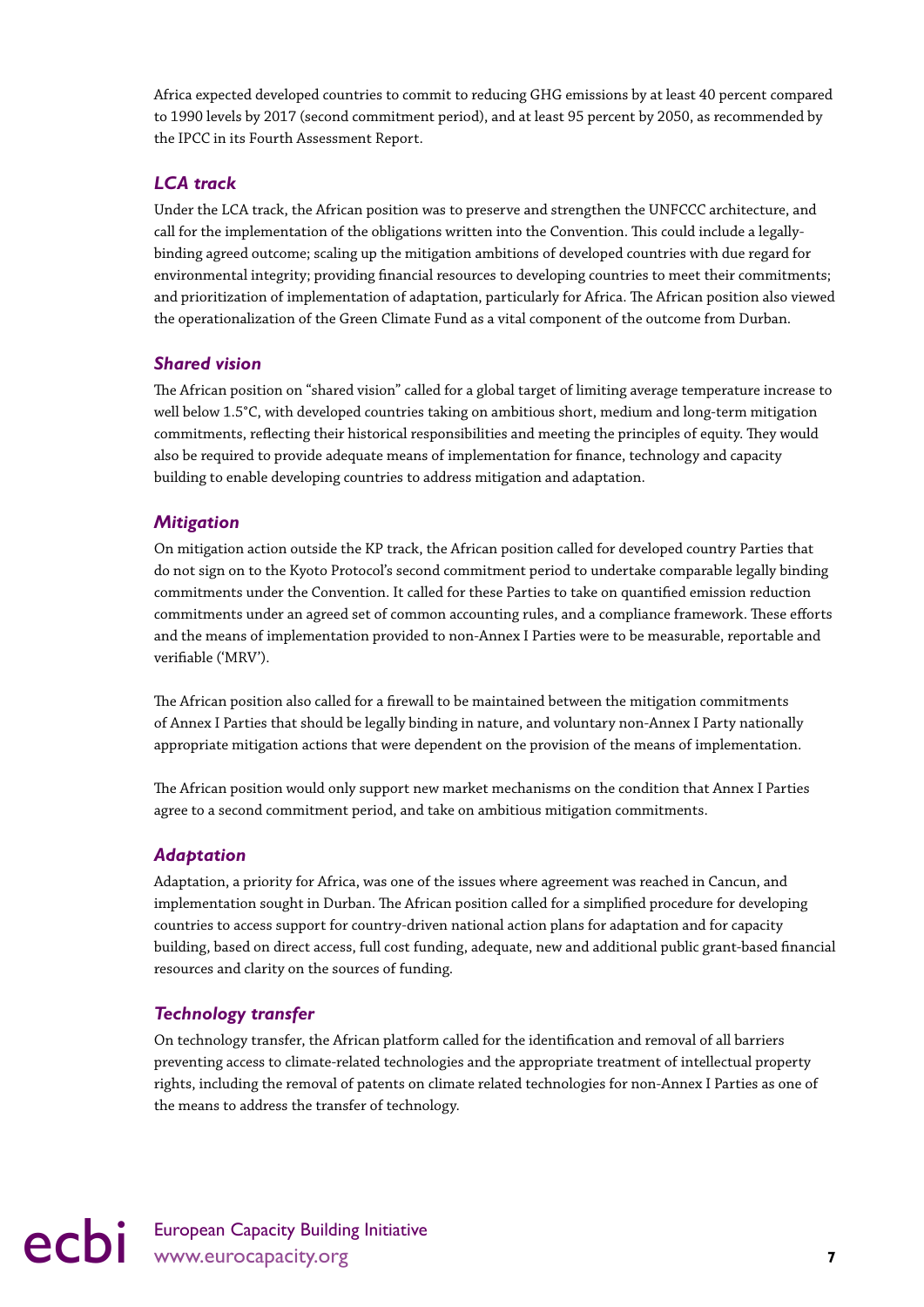#### <span id="page-9-0"></span>*Finance*

On finance, the African position called for the operationalization of the Green Climate Fund with identified sources under the authority of the Conference of Parties to the UNFCCC, and an independent Secretariat that has no links with the World Bank. It called for a more transparent common reporting format on provision of support, direct access for developing countries, equitable allocation through geographical and needs based criteria, a balance between adaptation and mitigation, and grant-based funding for adaptation activities.

The African position also called for agreement in Durban on the scale of public resources to be provided by developed country parties from 2013 onwards, with private and market finance playing a complimentary role. By 2020, it called on developed country Parties to provide scaled up financial support based on an assessed scale of contributions that constitutes at least 1.5 per cent of the gross domestic product of Annex I Parties.

#### **Implications ofthe Durban outcomes for Africa**

In the negotiations leading up to the Copenhagen conference and in Cancun, several developed countries called for the merging of the KP and the LCA tracks, while Africa and the other developing countries wanted to continue the two-track approach. It would appear that the view of the developed countries has prevailed, as the DPEA calls for a protocol, another legal instrument or an agreed outcome with legal force under the Convention that will be applicable to all by 2020.

The merging of the two tracks opens up the real possibility that developed countries will find ways to weaken their commitments, and shift the burden of mitigation to developing countries, the emerging economies in particular. Although the outcome will be under the Convention, it will apply to all Parties, giving rise to concern that developed countries will re-interpret the CBDR and equity provisions of the Convention.

Although developing countries may have scored a victory over the agreement for a second commitment period for the Kyoto Protocol, it is unlikely to result in any significant reductions. A number of developed countries have made it clear that they will not sign on to this second commitment period, which will cover 13-30 per cent of global emissions at best, depending on which developed countries join the EU. (The 13-30 per cent figures were used widely during the Durban conference and previous AWG meetings by developed countries during their interventions and in public statements, including statements from Australia on behalf of the Umbrella Group, and Canada.)

The length of this second commitment period is still up in the air – although it starts on 1 January 2013, it has not yet been agreed whether it will end in five years (on 31 December 2017) or eight years (31 December 2020). If it ends in five years, as many developing countries would like, work on negotiating a third commitment period will have to begin almost immediately, possibly through an extension of the Ad Hoc Working Group on the Kyoto Protocol (AWG KP).

If a third commitment period is to be negotiated, it could run for three years or longer. It will then overlap with first year of the ADP outcome. While it is legally possible for two legal instruments to operate in parallel, Parties will have to make arrangements to avoid possible duplication, including of institutional arrangements.

## ecbi European Capacity Building Initiative **8**<br> **8**